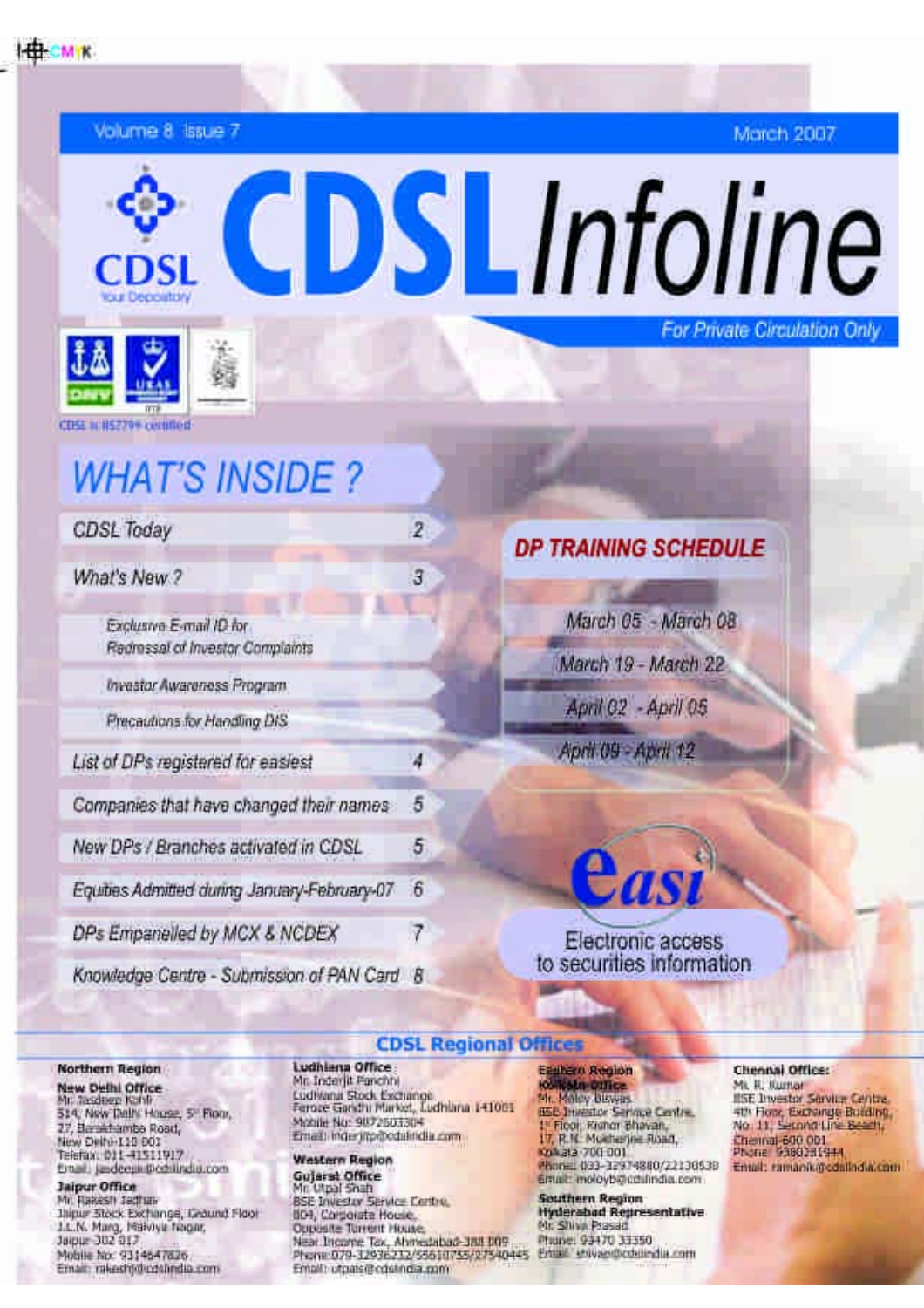## CDSL TODAY



## Depository Participants

As on February 28, 2007, CDSL has 360 DPs offering live DP services from 624 locations in 123 cities/towns across the country.



## Securities Dematerialised

During the last 12 months, the volume and value of securities under custody have increased by 15 % and 39 % respectively.

### Beneficial Owners

During the last 12 months, the number of active BO accounts with CDSL has increased by 59 % from 14.52 lakh on February 28, 2006 to 23.12 lakh on February 28, 2007.



## Securities Admitted

As on February 28, 2007, CDSL has admitted 24559 securities of which 5082 are equity, 4318 are debt instruments and 15159 are other securities, which include Government Securities, Commercial Papers, Certificates of Deposit and Units of Mutual Funds.

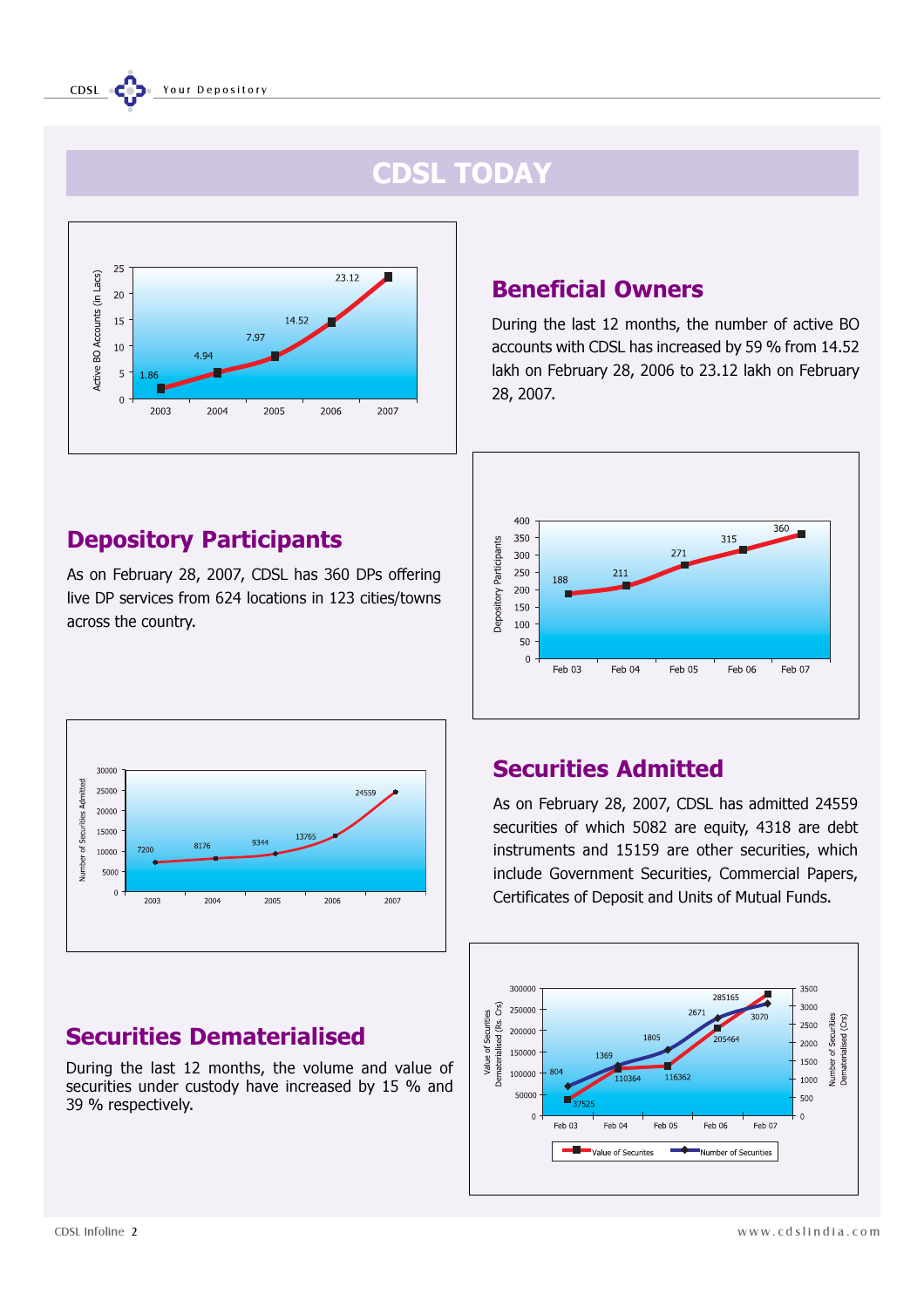## What's New ?

#### Precautions for handling Delivery Instruction Slips (DIS)

SMAC (Secondary Market Advisory Committee) of SEBI in consultation with Depositories, on the basis of concern shown by Investors Association, has issued guidelines to be followed by the DPs and investors, in order to avoid the misuse of DIS slips. These guidelines have been issued for safeguarding transfer of securities from account of the investors (BO).

Accordingly, following are the guidelines to be followed by the DPs and the Investors:

- 1. The DPs shall not accept pre-signed DIS with blank columns from the BOs.
- 2. The DPs shall issue only one DIS booklet containing not more than 20 slips for individual A/c holders and not more than 100 slips for non-individual A/c holders, at a time.
- 3. If DIS booklet is lost/stolen/not traceable by the BO, the BO must intimate the same to DP immediately in writing. On receipt of such intimation, the DP shall cancel the unused DIS of the said booklet.
- 4. The DPs can issue subsequent DIS booklet to a BO only after the BO has used not less than 75 % of the slips contained in the previous DIS booklet. The DP shall also ensure that a new DIS booklet is issued only on the strength of the DIS instruction request slip (contained in the previous booklet) duly complete in all respects, unless the request for fresh booklet is due to loss.
- 5. The DP shall not issue more than 10 loose DIS to one account holder in a financial year (April-March).The loose DIS can be issued only if the BO(s)come in person and sign the loose DIS in the presence of an authorised DP official.
- 6. The DPs shall put in place appropriate checks and balances with regard to verification of signatures of the BOs while processing DIS.
- 7. The DPs shall cross check with the BOs under exceptional circumstances before acting upon the DIS.
- 8. The DP shall mandatorily verify with the BO before acting upon the DIS, in case of an account which remained inactive. However in case of Active accounts, such verification may be made mandatory

only if the BO Account has 5 or more ISINs and all such ISIN balances are transferred at a time. The authorised official of the DP verifying such transactions with the BO, shall record the details of the process, date, time etc., of the verification on the instruction slip under his signature.

9. BOs should not leave "blank or signed" DIS with their DPs or any other person / entity.

For Further information investors can log on to SEBI website on www.sebi.gov.in.

#### Exclusive e-mail ID for Redressal of Investor **Complaints**

In the recent past, investors have been requesting for a direct and quicker forum for enabling them to register their complaints expeditiously with the intermediaries/ listed companies/stock exchanges. In several cases, pursuant to registering a complaint, investors do not have any mode for a follow-up or monitoring the processing of their complaints.

In order to address such investors grievances CDSL has designated an exclusive email ID, complaints@cdslindia.com for registration of investor complaints. Investors can now send their complaints on this email ID.

#### Training Program for Internal & Concurrent Auditors of DPs

CDSL will be conducting a training program for the internal and concurrent auditors of DPs. This training program is aimed at familiarising auditors with the Depository system and operations of CDSL, so as to facilitate in conducting audits of the DPs effectively.

CDSL will be conducting two such training programs, which will be conducted on March 12, 2007 & March 13, 2007, from 9.30 am to 5.30 pm.

Queries, if any, may be addressed to Mr. L S Joshi on telephone no. (022) 2272-3333 (extn. 8644) or Dinkie Desouza (extn. 8698), direct (022) 2272-2008 or (022) 3246-2559. Emails may be sent to lsjoshi@cdslindia.com or dinkied@cdslindia.com

#### Investor Awareness Program

CDSL in association with 'Sakaal', a popular Marathi daily & Motilal Oswal Securities Ltd., held an Investor Awareness Program at Radhika Sabhagruha, Satara on January 16,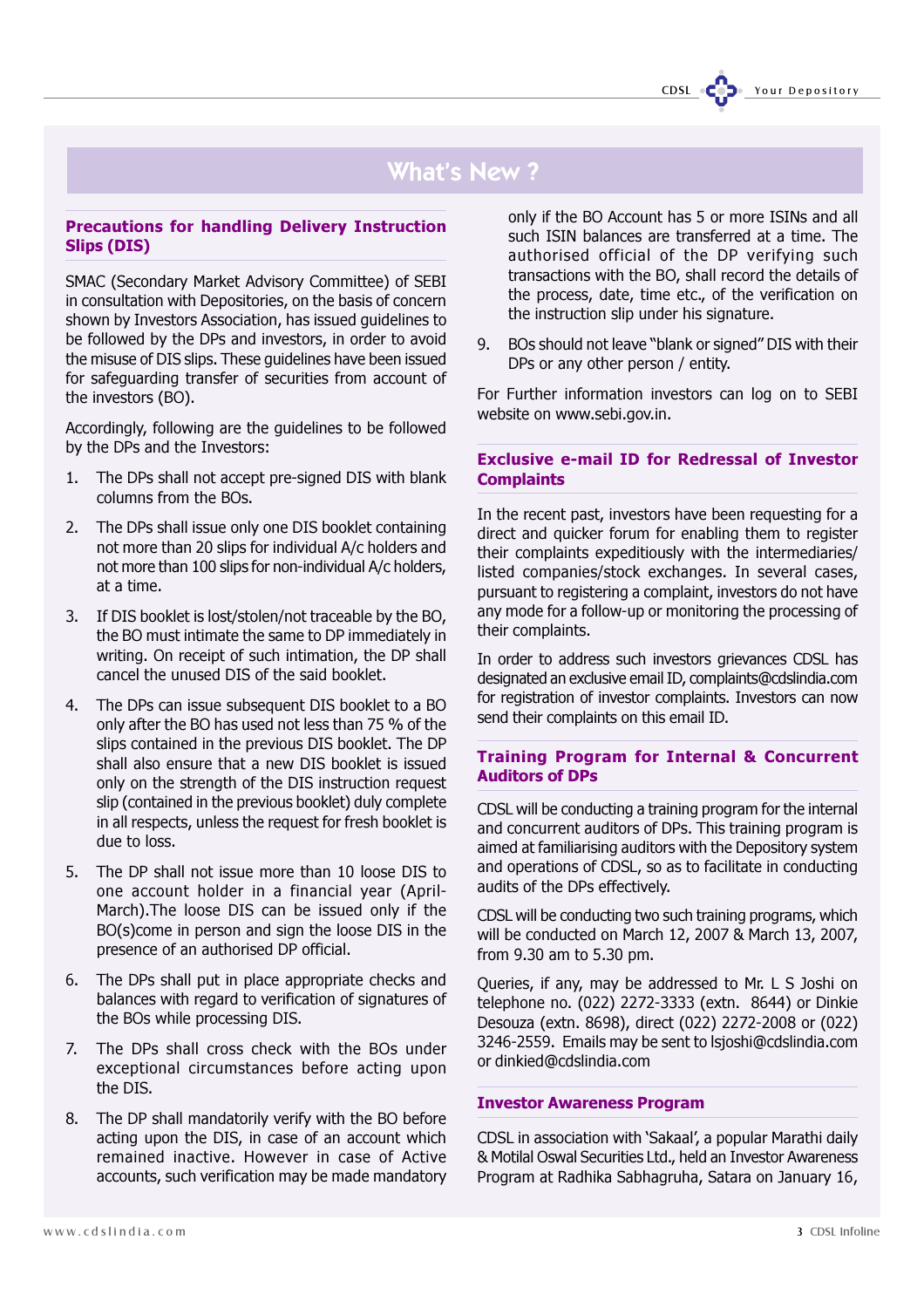2007. Mr.Chandrashekhar Thakur,Sr. Manager CDSL, gave a presentation to investors on the various aspects of Stock Market like Demat, IPO, On-line Trading etc.

This program was attended by more than 650 investors and looking at the over whelming response from investors, one more such program will be organised at Sangli, very shortly.

DPs who are interested in organising such investor awareness program are requested to contact Mr. C. S. Thakur on 22723333 extn. 8657.

#### CDSL DP Hashmukh Lalbhai Share Brokers Pvt. Ltd. is awarded ISO 9001:2000 Certification.

CDSL congratulates Hashmukh Lalbhai Share Brokers Pvt. Ltd. (HLSB), on being awarded the prestigious ISO 9001:2000 certification for its DP operations, by DET NORSKE VERITAS. HLSB, one of the oldest broking firms of BSE, is also one of the initial DPs of CDSL. This certification covers Quality Management System of HLSB's services.

#### 1 43600 A S STOCK BROKING & MANAGEMENT PVT. LTD. 2 40800 ANDHRA BANK 3 18901 B R JALAN SECURITIES PRIVATE LIMITED - MUZAFFARPUR 4 18902 B R JALAN SECURITIES PRIVATE LIMITED - NEW DELHI 5 18903 B R JALAN SECURITIES PRIVATE LTD-RANIGANJ 6 41200 BAKLIWAL FINANCIAL SERVICES (I) PVT. ITD. 7 43200 BALJIT SECURITIES PVT. LTD. 8 20804 BANK OF INDIA - AHMEDABAD 9 20800 BANK OF INDIA - ANDHERI WEST BRANCH 10 20803 BANK OF INDIA - BANGALORE - D.P.O 11 20802 BANK OF INDIA - CHENNAI 12 20806 BANK OF INDIA - KOLKATA 13 20805 BANK OF INDIA - NEW DELHI 14 20801 BANK OF INDIA - STOCK EXCHANGE **BRANCH** 15 38700 CENTRAL BANK OF INDIA 16 12200 CENTRUM BROKING PRIVATE LIMITED 17 13500 CIL SECURITIES LIMITED 18 42500 DEVELOPMENT CREDIT BANK LTD. 19 17800 EAST INDIA SECURITIES LIMITED 20 43800 ESSAR STOCKS & SECURITIES PVT LTD 21 14300 ICICI BANK LIMITED 22 29500 INDUSIND BANK LIMITED 23 14800 INFRASTRUCTURE LEASING & FINANCIAL SERVICES LTD 24 23404 INTER-CONNECTED STOCK EXCH OF INDIA LTD-TIRUNELVELI 25 14200 JANATA SAHAKARI BANK LTD., PUNE 26 24200 K & A SECURITIES PVT LTD 27 19000 MLR SECURITIES PRIVATE LIMITED 28 46200 NAMAN SECURITIES & FINANCE PRIVATE LIMITED 29 42600 PADMAKSHI FINANCIAL SERVICES LTD 30 29600 PASHUPATI CAPITAL SERVICES PVT LTD 31 37500 PRABODH ARTHA WARDHINI PVT LTD 32 22600 PSE SECURITIES LIMITED 33 43400 R L P SECURITIES PRIVATE LIMITED 34 42200 RAJVI STOCK BROKING LIMITED 35 27601 SIDDHI SHARES PRIVATE LIMITED-BAREILLY 36 27602 SIDDHI SHARES PVT LTD-BIRHANA RD, KANPUR 37 19300 STATE BANK OF INDIA - FORT **MUMBAI** 38 45300 TRANSGLOBAL SECURITIES LIMITED 39 15800 UTI SECURITIES LIMITED DP ID DP NAME SRN DP ID DP NAME

### List of DPs registered for easiest from January 2006 to February 2007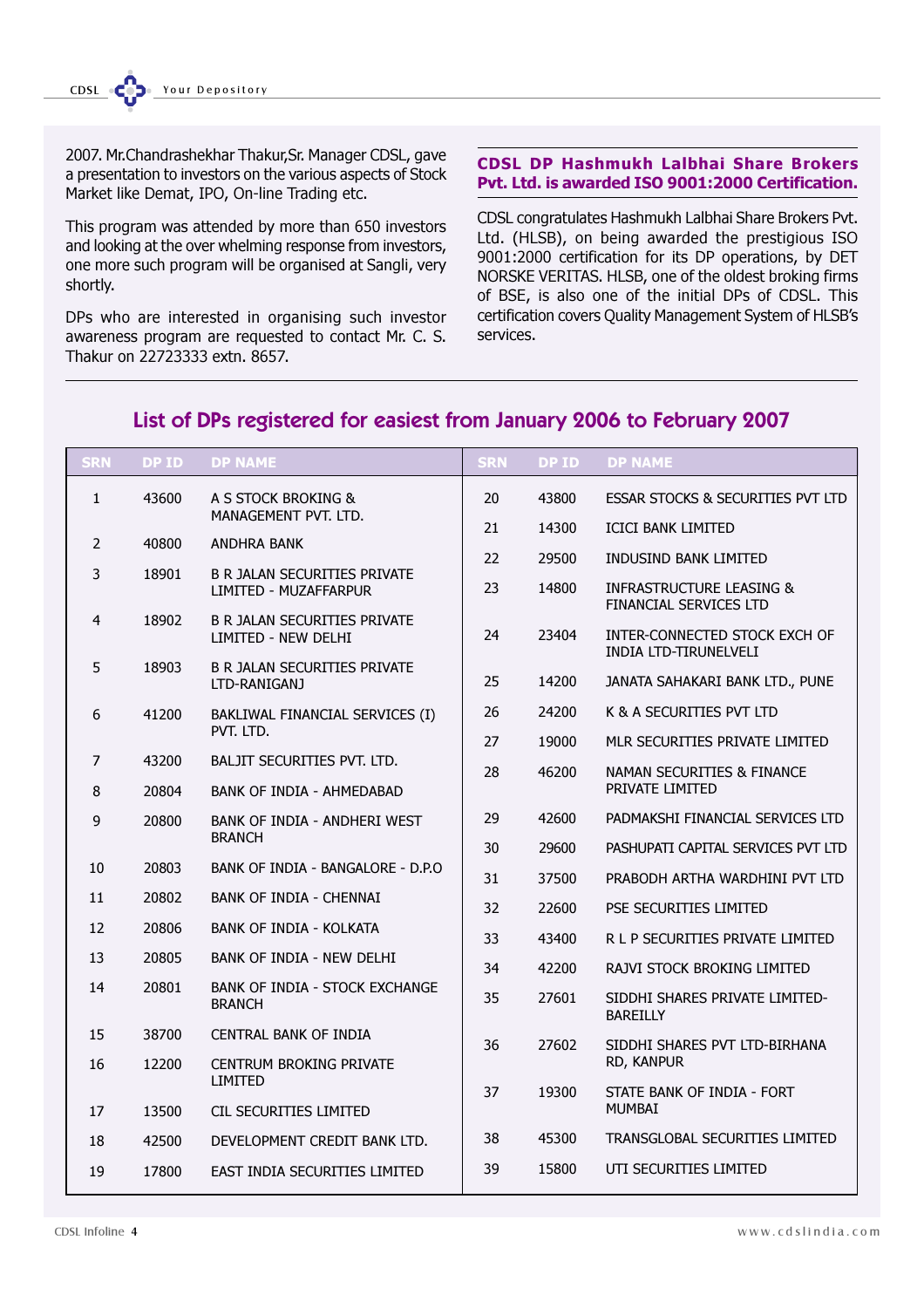### Companies that have changed their names during January-February 2007

| Sr. No. ISIN |              | <b>Old Name</b>                    | <b>New Name</b>                    |
|--------------|--------------|------------------------------------|------------------------------------|
| 1            | INE848H01019 | A & M PUBLICATIONS PVT LTD.        | A & M PUBLICATIONS LTD.            |
| 2            | INE761G01016 | ASIA FAB LTD.                      | <b>BLACK ROSE INDUSTRIES LTD.</b>  |
| 3            | INE565C01010 | BHARTI HEALTHCARE LTD.             | CAPSUGEL HEALTHCARE LTD.           |
| 4            | INE585D01024 | DMC VAULTS LTD.                    | DMC INTERNATIONAL LTD.             |
| 5            | INE321C01018 | <b>GUJARAT OVERSEAS DRUGS LTD.</b> | TRANS ASIA CORPORATION LTD.        |
| 6            | INE550F01023 | HAZOOR MEDIA & POWER LTD.          | HAZOOR MULTI PROJECTS LTD.         |
| 7            | INE292B01013 | HBL NIFE POWER SYSTEMS LTD.        | HBL POWER SYSTEMS LTD.             |
| 8            | INE214B01017 | INNOSOFT TECHNOLOGIES LTD.         | <b>INNOCORP LTD.</b>               |
| 9            | INE864B01019 | JK DAIRY AND FOODS LTD.            | UMANG DAIRIES LTD.                 |
| 10           | INE888B01018 | MONOTONA EXPORTS LTD.              | WEAROLOGY LTD.                     |
| 11           | INE356A01018 | MPHASIS BFL LTD.                   | MPHASIS LTD.                       |
| 12           | INE695B01017 | NEO CURE THERAPEUTICS LTD.         | COUNTRY CONDO'S LTD.               |
| 13           | INE004C01010 | OCTAGON INDUSTRIES LTD.            | <b>GUJARAT COTEX LTD.</b>          |
| 14           | INE529D01014 | PATEL ROADWAYS LTD.                | PATEL INTEGRATED LOGISTICS LTD.    |
| 15           | INE183D01010 | O-FLEX CABLES LTD.                 | CYBELE INDUSTRIES LTD.             |
| 16           | INE688D01018 | RESPONSIVE POLYMERS LTD.           | RESPONSIVE INDUSTRIES LTD.         |
| 17           | INE065D01027 | SAT INVESTECK LTD.                 | SAT INDUSTRIES LTD.                |
| 18           | INE104E01014 | SAVERA HOTELS LTD.                 | SAVERA INDUSTRIES LTD.             |
| 19           | INE615D01011 | SHIN HO PETROCHEMICAL (INDIA) LTD. | SPL POLYMERS LTD.                  |
| 20           | INE198E01016 | SONIA TEXTILES LTD.                | MANGALAM VENTURES LTD.             |
| 21           | INE351E01011 | UPPAL HOTELS LTD.                  | DLF HOME DEVELOPERS LTD.           |
| 22           | INE256A01028 | ZEE TELEFILMS LTD.                 | ZEE ENTERTAINMENT ENTERPRISES LTD. |
| 23           | INE092C01015 | SURANA STRIPS LTD.                 | P M TELELINKS LTD.                 |
| 24           | INE366D01011 | BHARTI ENTERPRISES PVT LTD.        | BHARTI INFOTEL PVT LTD.            |

## DPs / Branches activated in CDSL during January-February 2007

DP ID: 48100

JRG Securities Limited 44/1569, Salsar Towers JRG House, Ashoka Road Kaloor, Kochi-682017 Tel: 0484-2409900 Fax: 0484-2409922 Email:dp@jrg.co.in

#### DP ID: 48200 Highsight Capital Market Services Private Limited 203, Sarthik-II, Opp. Rajpath Club S G Road, Satellite, Ahmedabad-380015 Tel: 079-40033344

Fax: 079-40039039 Email: info@highsight.in

#### DP ID: 48300

Lalkar Securities Private Limited 727, Rotunda, 7th Floor, Dalal Street, Fort, Mumbai-400001 Tel: 022-22652626/ 53536 Fax: 022-22651642 Email: info@lalkarsecurities.com

#### DP ID: 48400 Kunvarji Finstock Private Limited 409, Shyamark Complex B/h Kamdhenu Complex

Ambawadi, Ahmedabad-3800015 Tel: 079-3089130/31 Email: demat@kunvarji.com

#### DP ID: 48500 Database Investment Services (I) Limited 63, Scindia House, Connaught Place New Delhi-110001 Tel: 011-23350335-8 Fax: 011-23350339 Email: database@satyam.net.in

DP ID: 48600 AFN Langrana Share And Stock Brokers Pvt Ltd 106, Veena Chambers, 1st Flr., Dalal Street, Fort, Mumbai - 400001 Tel: 022-66337170 Fax: 022-22671742

#### DP ID: 48700 Sanchit Financial & Management Services Limited 381-A, Green Avenue,

Amritsar - 143001 Tel: 0183-2507130 Fax: 0183-5067875 Email: harsh\_1st@yahoo.co.in

Email: langrana@vsnl.com

#### DP ID: 48800 Cholamandalam Securities Ltd. Parry House, 2nd Floor, No.2, NSC Bose Road, Chennai - 600001 Tel: 044-25307341 Fax: 044-25307373 Email: csecdt@chola.murugappa.com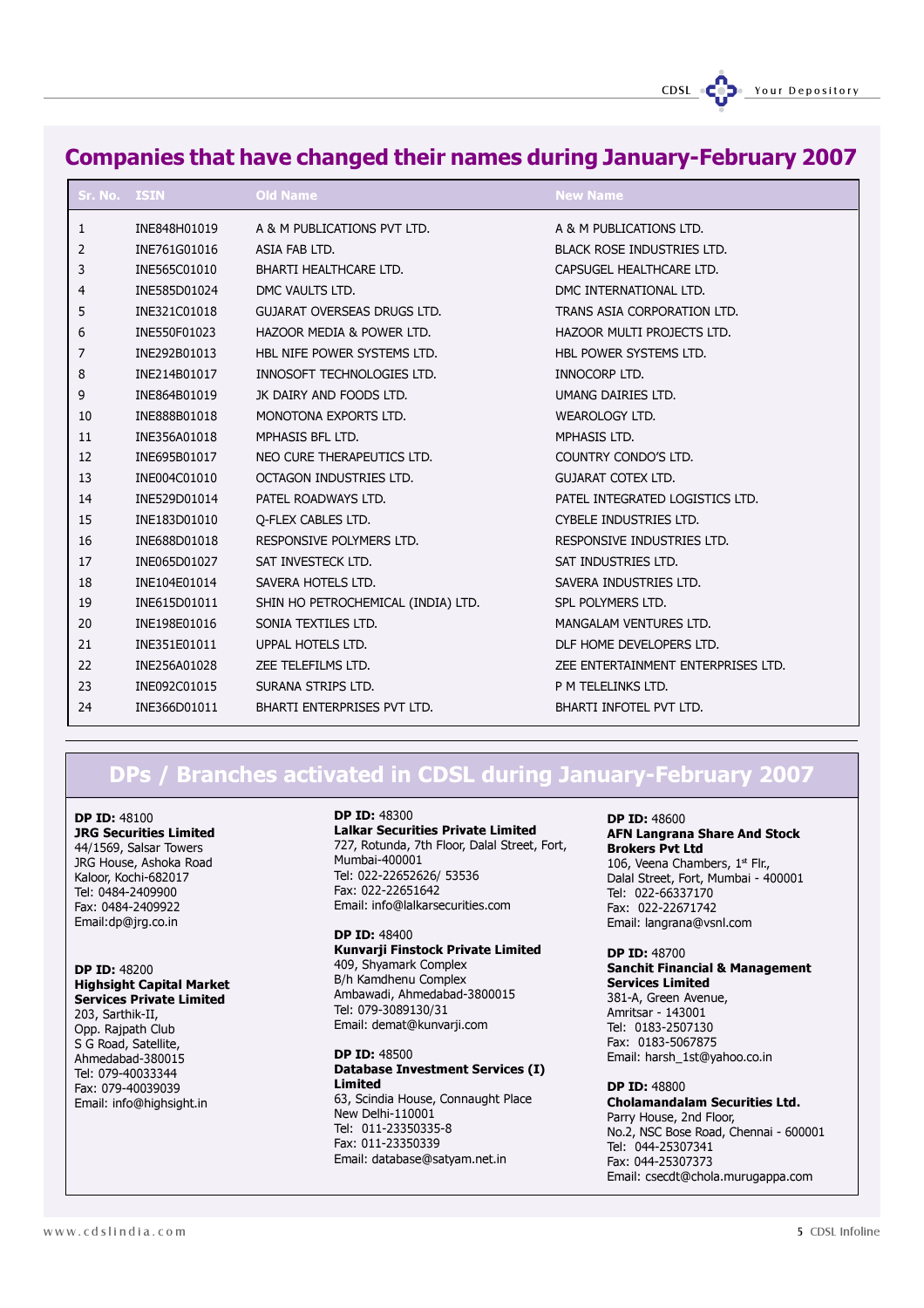## Equities Admitted during January-February 2007

| Sr.<br><b>No</b> | <b>ISIN</b><br><b>No</b> | <b>Issuer Name</b>                                                                                                   | <b>RTA Name</b>                                    |
|------------------|--------------------------|----------------------------------------------------------------------------------------------------------------------|----------------------------------------------------|
| 1                | INE004I01017             | Abhishek Mills Ltd. (Formerly Abhishek Cotspin Mills Ltd.)                                                           | Intime Spectrum Registry Ltd.                      |
| 2                | INE001I01013             | Alcon Cement Company Pvt. Ltd.<br>(Formerly Alcon Cement Company Ltd.)                                               | Sharepro Services (I) Pvt Ltd.                     |
| 3                | INE005I01014             | AMD Metplast Ltd. (Formerly AMD Metplast Pvt Ltd.)                                                                   | Bigshare Services Pvt Ltd.                         |
| 4                | INE756H01014             | Apex Auto Ltd. (Formerly Apex Auto Pvt. Ltd.)                                                                        | MCS Ltd.                                           |
| 5                | INE006I01012             | Astral Poly Technik Ltd. (Formerly Astral Poly Technik Pvt Ltd.)                                                     | Bigshare Services Pvt Ltd.                         |
| 6                | INE026I01010             | Bhagawati Oxygen Ltd.                                                                                                | Skyline Financial Services Ltd.                    |
| 7                | INE797H01018             | Bhagwati Banguets And Hotels Ltd.<br>(Formerly Bhagwati Banquets Pvt. Ltd.)                                          | Intime Spectrum Registry Ltd.                      |
| 8                | INE037I01017             | BOB Asset Management Company Ltd.                                                                                    | Sharex Dynamic (India) Pvt Ltd.                    |
| 9                | INE222G01019             | Brakes Auto (India) Ltd. (Formerly Brakes and (India) Pvt. Ltd.                                                      | Purva Sharegistry India Pvt. Ltd.                  |
| 10               | INE698H01018             | Broadcast Initiatives Ltd. (Formerly Sri Adhikari Brothers<br>News And Television Network Ltd.)                      | Intime Spectrum Registry Ltd.                      |
| 11               | INE874H01015             | C AND C Constructions Ltd. (C AND C Constructions<br>Pvt Ltd.)                                                       | Bigshare Services Pvt Ltd.                         |
| 12               | INE718F01018             | Consolidated Securities Ltd.                                                                                         | MAS Services Pvt Ltd.                              |
| 13               | INE755H01016             | Ennore Coke Ltd. (Formerly Ennore Coke & Power Ltd./<br>Khatoo Synethetics Ltd.)                                     | Intime Spectrum Registry Ltd.                      |
| 14               | INE649H01011             | Euro Ceramics Ltd. (Formerly Euro Ceramics Pvt. Ltd.)                                                                | Intime Spectrum Registry Ltd.                      |
| 15               | INE684F01012             | Firstsource Solutions Ltd. (Formerly ICICI OneSource Ltd./<br>ICICI Infotech Upstream Ltd.)                          | 3i Infotech Ltd.                                   |
| 16               | INE408H01012             | Glory Poly Films Ltd. (Formerly Glory Poly Films Pvt. Ltd.)                                                          | Bigshare Services Pvt Ltd.                         |
| 17               | INE391H01010             | Gremach Infrastructure Equipments & Projects Ltd.<br>(Formerly Gremach Commerce Ltd.)                                | Intime Spectrum Registry Ltd.                      |
| 18               | INE979H01012             | I2I Enternational Pvt. Ltd. (Formerly I2I Enterprise Ltd.)                                                           | Sharepro Services (I) Pvt Ltd.                     |
| 19               | INE927H01011             | Ind Synergy Ltd. ( Formerly Ind Agro Synergy Ltd.)                                                                   | Bigshare Services Pvt Ltd.                         |
| 20               | INE919H01018             | Indian Metals And Ferro Alloys Ltd.                                                                                  | Indian Charge Chrome Ltd.                          |
| 21               | INE025I01012             | Indus Fila Ltd. (Formerly Indus Fila Pvt. Ltd.)                                                                      | Datamatics Financial Services Ltd.                 |
| 22               | INE702H01018             | Jagjanani Textiles Ltd.                                                                                              | Intime Spectrum Registry Ltd.                      |
| 23               | INE976H01018             | Lawreshwar Polymers Ltd. (Formerly Lawreshwar Polymers Pvt. Ltd.)                                                    | Bigshare Services Pvt Ltd.                         |
| 24               | INE949H01015             | Man Infraconstruction Ltd. (Formerly Man Construction Ltd.)                                                          | Intime Spectrum Registry Ltd.                      |
| 25               | INE018I01017             | Mindtree Consulting Ltd. (Mindtree Consulting Pvt. Ltd.)                                                             | Mondkar Computers Pvt Ltd.                         |
| 26               | INE998H01012             | Oriental Trimex Ltd. (Formerly Oriental Trimex Pvt. Ltd.)                                                            | Beetal Financial & Computer Services<br>$(P)$ Ltd. |
| 27               | INE952H01019             | Raj Television Network Ltd.                                                                                          | Cameo Corporate Services Ltd.                      |
| 28               | INE036I01019             | Ravin Cables Ltd. (Formerly Ravin Cables Pvt. Ltd.)                                                                  | Intime Spectrum Registry Ltd.                      |
| 29               | INE986H01017             | Sarju International Ltd. (Formerly Sarju International Pvt. Ltd.)                                                    | Intime Spectrum Registry Ltd.                      |
| 30               | INE893H01015             | Standard Chartered Asset Management Company Pvt. Ltd.<br>(Formerly ANZ Grindlays Asset Management Company Pvt. Ltd.) | TSR Darashaw Ltd.                                  |
| 31               | INE894H01013             | Standard Chartered Trustee Company Pvt. Ltd.<br>(Formerly ANZ Grindlays Trustee Company Pvt. Ltd.)                   | TSR Darashaw Ltd.                                  |
| 32               | INE615H01012             | Titagarh Wagons Ltd.                                                                                                 | MCS Ltd.                                           |
| 33               | INE965H01011             | Wire And Wireless (India) Ltd.                                                                                       | Sharepro Services (I) Pvt Ltd.                     |
| 34               | INE966H01019             | Zee News Ltd. (Formerly Zee Sports Ltd.)                                                                             | Sharepro Services (I) Pvt Ltd.                     |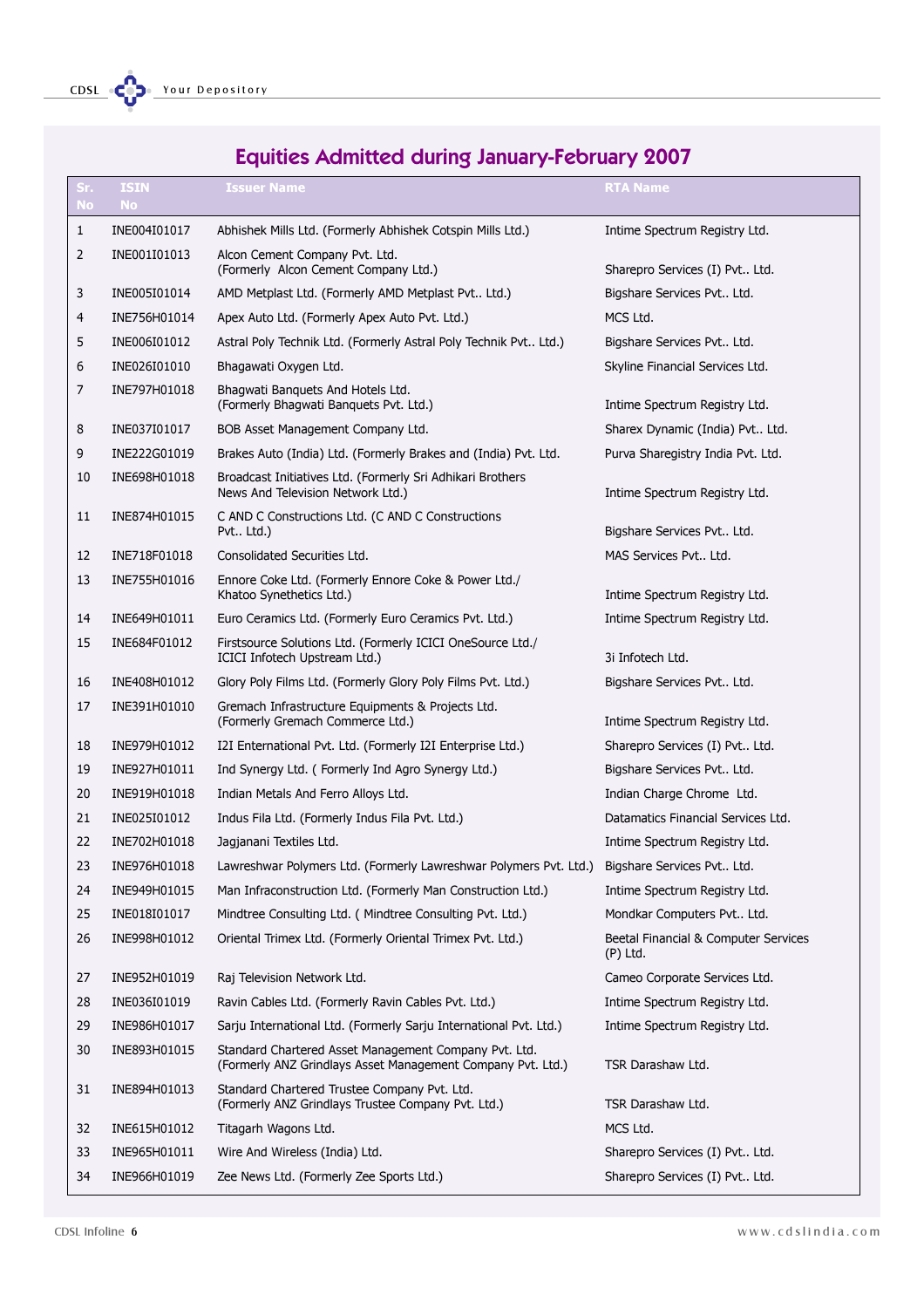CDSL COD. Your Depository

| Sr. No. | <b>Name of DP</b>                        | Sr. No. | <b>Name of DP</b>                                     |
|---------|------------------------------------------|---------|-------------------------------------------------------|
| 1       | Abhipra Capital Ltd.                     | 17      | IndusInd Bank Ltd.                                    |
| 2       | Alankit Assignments Ltd.                 | 18      | Infrastructure Leasing & Financial Services           |
| 3       | Anand Rathi Securities Ltd.              |         | Ltd. (IL&FS)                                          |
| 4       | Angel Broking Ltd.                       | 19      | Insight Share Brokers Ltd.                            |
| 5       | Apollo Sindhoori Capital Investment Ltd. | 20      | JRG Securities Ltd.                                   |
| 6       | Ashika Stock Broking Ltd.                | 21      | Karvy Consultants Ltd.                                |
|         | BCB Brokerage Private Ltd.               | 22      | Kotak Securities Ltd.                                 |
| 8       | BLB Ltd.                                 | 23      | Man Financial – SIFY Securities India<br>Private Ltd. |
| 9       | BOI Shareholding Ltd.                    | 24      | Motilal Oswal Securities Ltd.                         |
| 10      | Bonanza Portfolio Ltd.                   | 25      | Networth Stock Broking Ltd.                           |
| 11      | DJS Stock & Shares Ltd.                  | 26      | Oriental Bank of Commerce                             |
| 12      | Dynamic Equities Private Ltd.            | 27      | Reliance Capital Ltd.                                 |
| 13      | East India Securities Ltd.               | 28      | Religare Securities Ltd.                              |
| 14      | Globe Capital Market Ltd.                | 29      | SAM Global Securities Ltd.                            |
| 15      | HDFC Bank Ltd.                           |         |                                                       |
| 16      | Indiabulls Securities Ltd.               | 30      | Sharekhan Ltd.                                        |
|         |                                          | 31      | UTI Bank Ltd.                                         |

## DPs Empanelled by MCX

## DPs Empanelled by NCDEX

| Sr. No.      | <b>Name of DP</b>                                           | Sr. No.  | <b>Name of DP</b>                                       |
|--------------|-------------------------------------------------------------|----------|---------------------------------------------------------|
| $\mathbf{1}$ | Abhipra Capital Ltd.                                        | 23       | Inter-connected Stock Exchange                          |
| 2            | Anand Rathi Securities Ltd.                                 |          | of India Ltd.                                           |
| 3            | Angel Broking Ltd.                                          | 24       | Jaypee Capital Services Ltd.                            |
| 4            | Alankit Assignments Ltd.                                    | 25       | <b>JRG Securities Ltd.</b>                              |
| 5            | Apollo Sindhoori Capital Investments Ltd.                   | 26       | Jyoti Jain Investment & Finance Company<br>Private Ltd. |
| 6            | Ashika Stock Broking Ltd.                                   | 27       | K. Damani Securities Private Ltd.                       |
| 7            | Asit C Mehta Investment Interrmediates Ltd.                 | 28       | Karvy Consultants Ltd.                                  |
| 8            | <b>Bank of India</b>                                        | 29       | Kotak Securities Ltd.                                   |
| 9            | BCB Brokerage Private Ltd.                                  | 30       | Marwadi Shares and Finance Private Ltd.                 |
| 10           | BLB Ltd.                                                    | 31       | Man Financial - SIFY Securities                         |
| 11           | Bonanza Portfolio Ltd.                                      |          | India Pvt Ltd                                           |
| 12           | Dalmia Securities Ltd.                                      | 32       | Motilal Oswal Securities Ltd.                           |
| 13           | Dynamic Equities Private Ltd.                               | 33       | Networth Stock Broking Ltd.                             |
| 14           | East India Securities Ltd.                                  | 34       | Nirmal Bang Securities Private Ltd.                     |
| 15           | Emkay Share and Stock Brokers Ltd.                          | 35       | Oriental Bank of Commerce                               |
| 16           | Globe Capital Market Ltd.                                   | 36       | R. B. K. Share Broking Ltd.                             |
| 17           | HDFC Bank Ltd.                                              | 37       | Religare Securities Ltd.                                |
| 18           | <b>ICICI Bank Ltd.</b>                                      | 38       | SAM Global Securities Ltd.                              |
| 19           | Indiabulls Securities Ltd.                                  | 39       | Stock Holding Corporation of India Ltd.                 |
| 20           | IndusInd Bank Ltd.                                          | 40       | The Bank of Rajasthan Ltd.                              |
| 21           | Infrastructure Leasing & Financial Services<br>Ltd. (IL&FS) | 41<br>42 | UTI Bank Ltd.<br>Vogue Commercial Co. Ltd.              |
| 22           | Insight Share Brokers Ltd.                                  |          |                                                         |